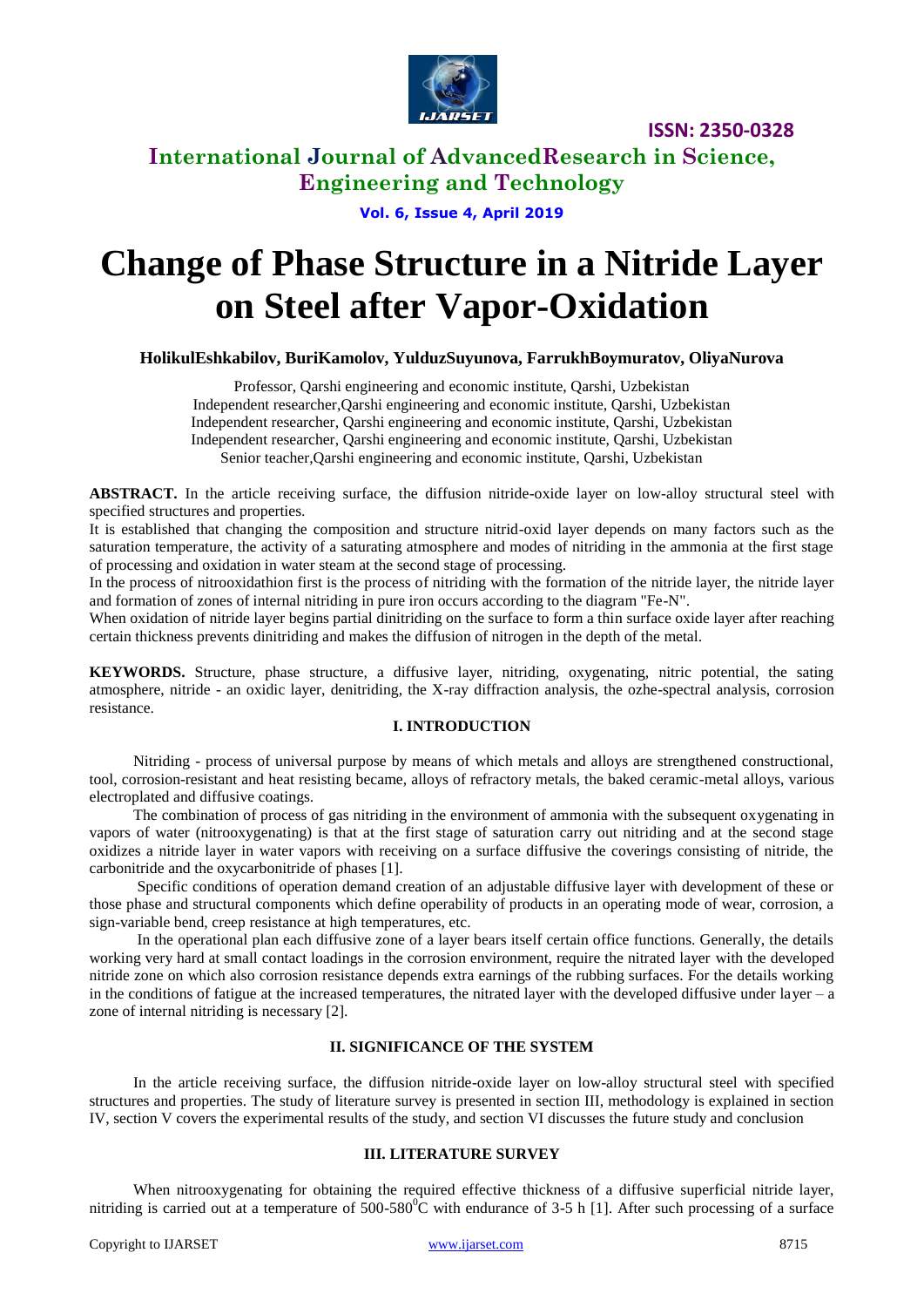

### **International Journal of AdvancedResearch in Science, Engineering and Technology**

### **Vol. 6, Issue 4, April 2019**

the thin layer high-nitrogenous is formed (9-10% Ν) ε-, ε+γ<sup>'</sup>-, γ'-phases. Under a high-nitrogenous ε-phase is located mixes (ε γ´) - phases and follows it thin γ´ - a phase. Boundary advance γ ´-phases causes substantial increase of average content of nitrogen in this part of a layer. Further a high-nitrogenous nitride zones the zone of internal nitriding in which the matrix α-phase is strongly enriched with nitrogen follows. In the course of nitriding the low mobility of nitrogen in a nitride layer to some extent blocks diffusion in a zone of internal nitriding.

#### **IV. METHODOLOGY**

Carrying out process of gas nitriding in partially dissociated ammonia at temperatures closer than evtektoidny temperature for the "Fe-N" system accelerates process of nitriding and reduces nitrogen content in a ε-phase due to its intensive migration in depth of a layer [3]. It reduces fragility of a nitride layer, allows to receive a pore-free ε-phase and with other things being equal the big effective thickness determined by distance from a surface to a layer with a hardness not less than 500 HV. At the same time superficial hardness decreases a little, however does not decrease physic-mechanical properties of the blanket. Concentration of nitrogen in ε-and γ ´-phases at this temperature and phase structure of a diffusive layer is defined by the nitric potential of the atmosphere.

The intensification of the combined process of nitrooxygenatingcan be reached by saturation temperature increase, regulation of activity of the atmosphere, change of its structure and application of various gas environments. At the same time application of modern methods of a research it is possible to obtain a large number of information on the building nitride or nitride - oxidic layers. Detailed studying of the building diffusive nitride or nitride - the oxidic layer received after a combination of processes requires studying of a large number of parameters. One of them is temperature of saturation of a surface nitrogen when nitriding. It is known that diffusion coefficient in structure of the sating environment which defines processes of saturation through reactions of release of atomic nitrogen, oxygen and carbon.

From all known sating environments the most dynamic are the gas atmospheres which allow to receive any structural sets and various range of depths of diffusive layers. In all cases of gas nitriding ammonia is base for creation of the sating atmosphere. Under certain thermodynamic conditions (temperatures, pressure) ammonia dissotsirut according to reaction:

$$
NH_3 \rightarrow N + 3/2 \cdot H_2 \tag{1}
$$

In the course of saturation, a certain nitric potential is formed and during process there is a balance of nitric potential. The relation (1) formed atomic nitrogen agrees diffuses in the surface of metal forming nitrides of MEN metals. On the surface of metals the highest nitrides of metals as it should be decrease in concentration of nitrogen deep into of the surface of saturable metal or alloy develops in the beginning. Nitric potential or the sating ability of the atmosphere is characterized by the relation of partial pressure of  $NH_3$  and  $H_2$  gases:

$$
\pi_N = \frac{P_{NH_3}}{P_{H_2}^{3/2}}.
$$
\n(2)

where:  $P_{NH_3}$  - partial pressure of ammonia;  $P_{H_2}^{3/2}$  - partial pressure of hydrogen;

For ensuring diffusion of nitrogen in material, it is necessary that the nitric potential of the sating environment was more than nitrogen content in metal:

$$
a_N^{TC} \succ a_N^{Me} \tag{3}
$$

The equation (3) characterizes the initial stage of diffusion, on how many with formation of a nitride layer  $(\gamma'$ and  $\varepsilon$ -phase) respectively the size of nitric potential has to satisfy a condition:

$$
a_N^{TC} \cdot a_N^{\gamma} \cdot a_N^{\varepsilon} \tag{4}
$$

At short-term nitrooxygenating at first there is a process nitriding to formation of a nitride layer. In all cases formation of a nitride layer and zone of internal nitriding in pure iron happens according to the chart "Fe-N".

When oxygenating a nitride layer relation of partial pressure of  $NH_3$ :  $H_2$  changes. Begins denitriding of a nitride layer with formation of a thin superficial oxidiclayer which after obtaining a certain thickness interferes with denitriding and compels diffusions of nitrogen in the depth of metal. As a result when oxygenating thickness of a lownitrogenous nitride layer and a zone of internal nitriding grows [1].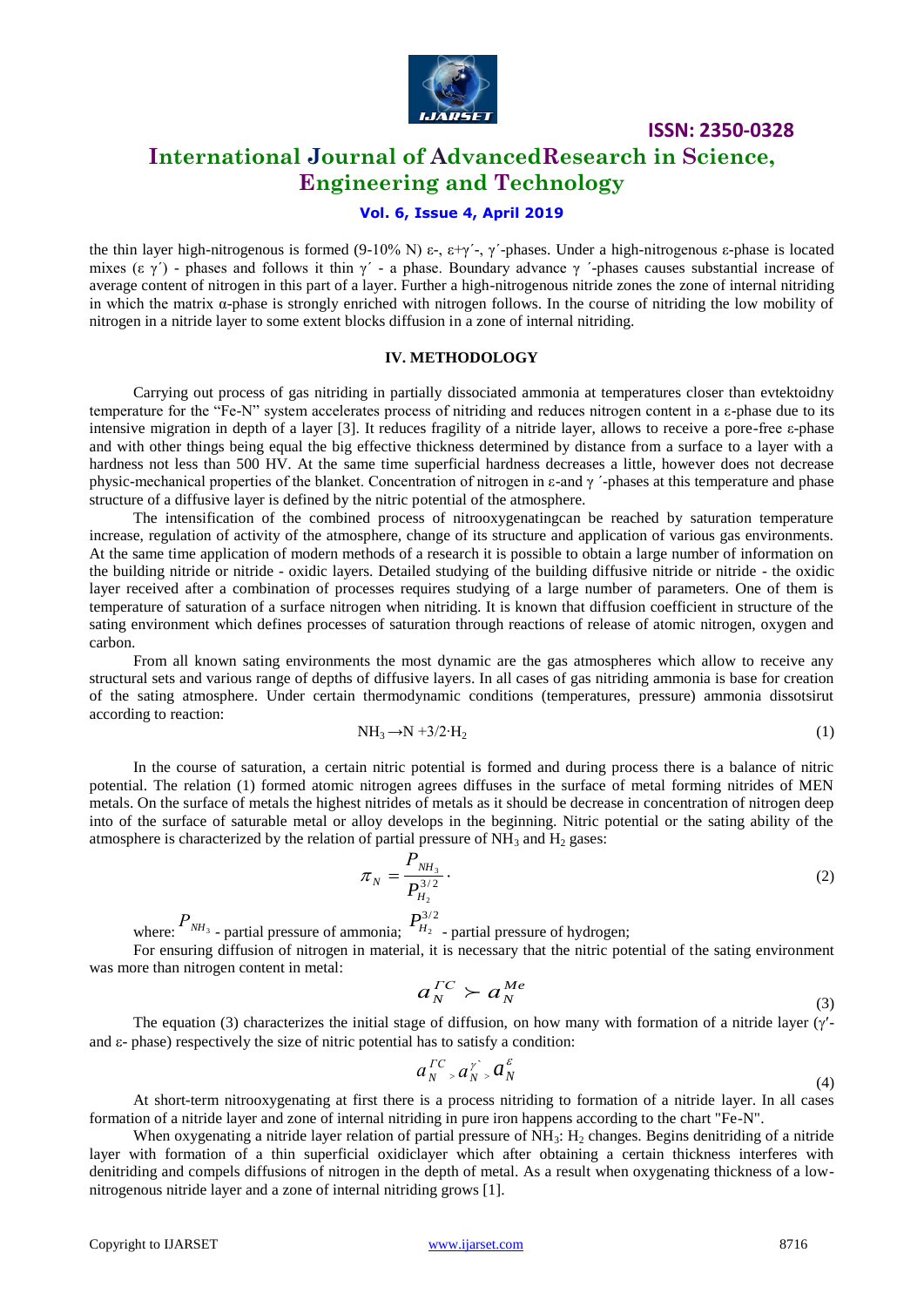

### **International Journal of AdvancedResearch in Science, Engineering and Technology**

### **Vol. 6, Issue 4, April 2019**

Formation diffusive nitride - an oxidic layer of optimum phase structure and the building can be predicted on the basis of the thermodynamic analysis. The corresponding settlement charts for the choice of the modes of processing are executed for processes of liquid and gas oxynitriding [4].

For gas processes the phase structure of the formed diffusive layer is predicted depending on composition of the atmosphere and temperature of process when calculating nitric and oxygen potentials of the atmosphere. In particular, when nitrooxygenating in ammonia with oxygen additives the conditional nitric potential of the atmosphere:

$$
\pi_N = \frac{\lambda \cdot (1-a)[0,5(1+\lambda)+\alpha\lambda]}{[3/2\alpha\lambda-0,5(1-\lambda)]}^{1/2}
$$
\n(4)

where:  $\alpha$  - extent of dissociation of ammonia; $\lambda$  - an ammonia share in mix with oxygen.

In compliance with the equation (5) phase balances in the "Fe–N–O" system when oxynitriding in ammonia with oxygen additives, with increase in extent of dissociation of ammonia and temperature of process the oxidizing ability of the atmosphere decreases. Introduction of oxygen should not cause oxidation of the processed details at a nitriding stage. As appears from the generalized chart provided in work [1], at extent of dissociation of ammonia  $\alpha$ =30% and content of oxygen of-5% oxide on a surface of details is not formed, and  $\pi_N$  and, therefore, the speed of process raise. At increase in oxygen concentration up to 10% formation of Fe<sub>3</sub>O<sub>4</sub> oxide at 500 is possible – 550<sup>o</sup>C and  $\alpha$  $= 45 - 50\%$  [5].

Changing parameters of the atmosphere it is possible to regulate the building and phase structure of a layer, changing a ratio of nitride (carbonitrite) phases in a nitride zone and forming an oxidic film of  $Fe<sub>3</sub>O<sub>4</sub>$  at a final stage of process.

Potential of the atmosphere is thermodynamic size and indicates a possibility of formation of a layer of the set phase structure and a certain concentration of the sating elements. However, the potential of the atmosphere does not give an assessment to the speed of formation of a layer. The assessment of speed of process can be carried out on activity of the atmosphere used for chemical heat treatment.

The activity of the atmosphere (Joint stock company) is defined by two factors: thermodynamic and kinetic. The thermodynamic factor is analyzed in the form of the difference of the current potential of the atmosphere  $(\pi_N)$  and equilibrium  $(\pi_N^{\circ})$  for this phase or concentration of nitrogen. The more potential difference  $\pi_N$ -  $\pi_N^{\circ}$ , the more energy of Gibbs of reaction of interaction of iron with ammonia.

The kinetic factor is defined by a constant of speed of reaction of disintegration of ammonia (K), time (τ) and thinner gas presence, in particular, of oxygen containing gas  $(\alpha)$ .

Proceeding from dependence of activity of the atmosphere on thermodynamic and kinetic factors, the activity of the atmosphere is considered as the work of probabilities of thermodynamic and kinetic factors:

$$
A_k = F\frac{(\beta - a)}{(1 - a)} \cdot (\pi_N - \pi_N^{\circ})
$$
\n
$$
(6)
$$

The analysis of the equation (6) shows that the dependence of activity of the atmosphere on process parameters of process has extreme character.

On the basis of the equation (6) the activity of the atmosphere of ammonia in mix with air was calculated: estimated dependences of activity of the atmosphere of ammonia in mixes with air and experimental dependences of thickness of the diffusive zone received on steel 38H2MYuA at 570ºС at various concentration of air in mix with ammonia are also received 1 hour almost full coincidence of extrema of activity of estimated composition of the atmosphere and thickness of a diffusive layer [5]. The maximum acceleration of growth of a diffusive layer is observed at 70% of air in mix with ammonia.

At nitrooxygenating process implementation under production conditions measurement of partial pressure in the furnace is very difficult. In this regard nitric potential is usually presented in the form of the equation which enter composition of the atmosphere on an entrance to the furnace, extent of dissociation of ammonia and pressure to furnaces [6].

$$
\pi_N = \frac{\lambda_{NH_3} \cdot (1 - \alpha_{\delta})(1 + \alpha \lambda_{NH_3})^{-1/2}}{(1.5\lambda_{NH_3}\alpha_{\delta} + \lambda_{H_2})^{3/2}} \cdot P^{-1/2}
$$
\n(7)

where:  $\lambda_{NH_3}$  and  $\lambda_{H_2}$  volume fraction of NH<sub>3</sub> and H<sub>2</sub> in the atmosphere;  $\alpha_{\delta}$  - extent of dissociation of NH<sub>3</sub> in the furnace;  $P$  – pressure in the furnace.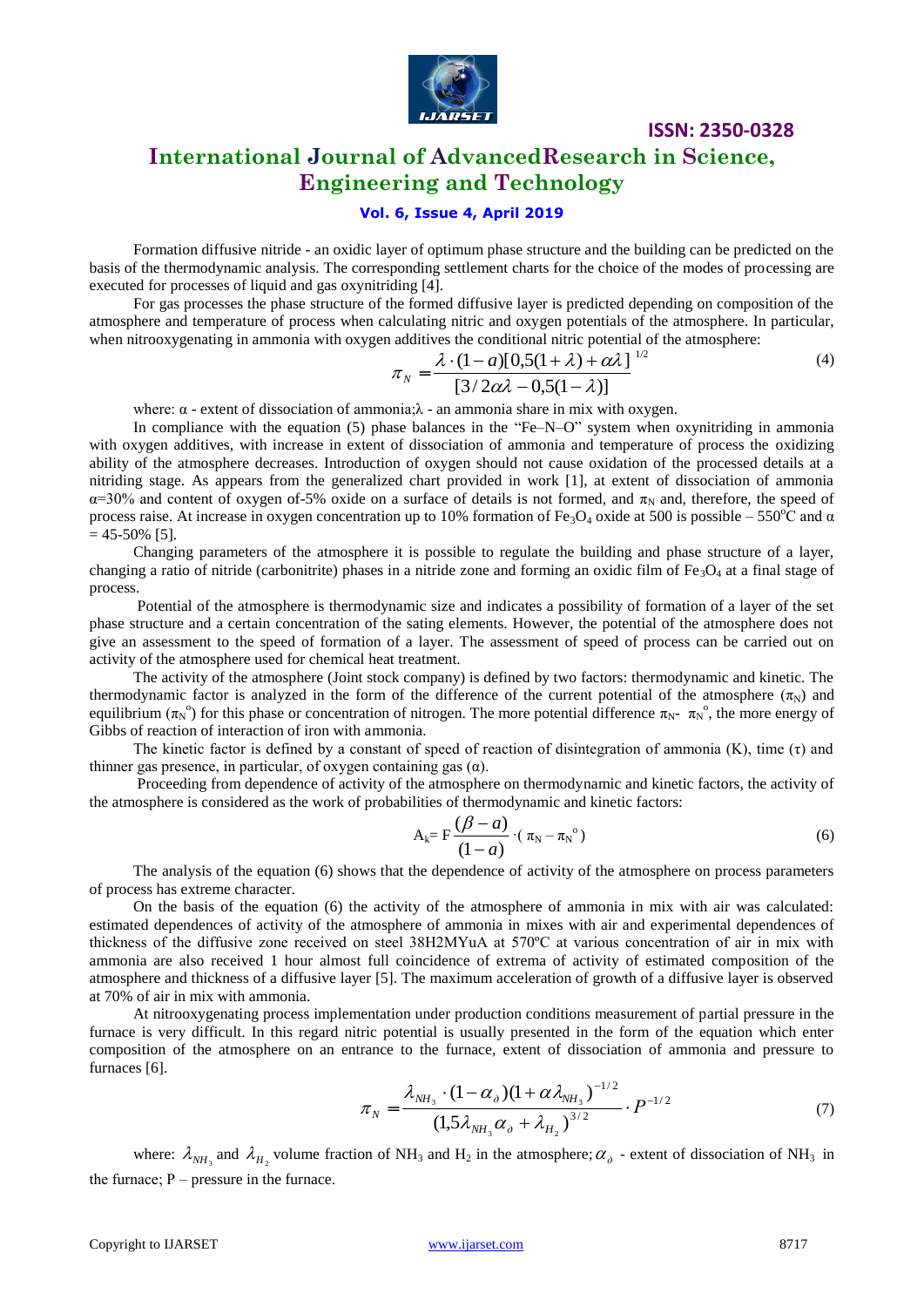

### **International Journal of AdvancedResearch in Science, Engineering and Technology**

# **Vol. 6, Issue 4, April 2019**

When nitriding in pure ammonia with increase in the gas atmosphere of hydrogen extent of dissociation  $\alpha_{\delta}$ 

decreases. Equilibrium nitric potential  $\pi^i{}_N$  for *i*-oh phase is function of content of nitrogen on a surface and is equal to the nitric potential of the gas atmosphere which is in balance on nitrogen with the surface of metal.

Yu.M.Lakhtin for the first time received dependences of equilibrium potential on nitrogen content in α-and εphases when nitriding in dissociated ammonia in production furnaces, and temperature dependences of concentration of nitrogen in a zone of internal nitriding (α-phase) and ε-phases proceeding from the minimum solubility of nitrogen in a ε-phase of the nitrated layer are established [7].

#### **V. EXPERIMENTAL RESULTS**

According to the theory of nitriding according to Yu.M.Lakhtin, regulation of phase structure of the nitrated layer is reached by change of nitric potential of the sating atmosphere. Supporting nitric potential at the level of solubility of nitrogen in this or that phase, it is possible to receive the layer consisting  $\alpha$ -solid solution, nitrides of iron and the alloying elements, to form on a surface  $\gamma$  '-phases (low nitride) or  $\varepsilon$  - a phase with the low content of nitrogen. It is recommended to regulate nitric potential dilution of ammonia with in whole or in part dissociated ammonia, oxygen, air, carbon-bearing gases, etc.

For development of production adjustable technology of conducting process and theoretical fundamentals of technology of the combined process of nitriding with the subsequent oxygenating in water vapors for superficial hardening of the low-alloyed carbon steel studied dependences of structure and the structure of the nitrated and oxidic layer on the chemical composition staly and process parameters of process. Investigated industrial steel 40X, and as model alloy used technical iron.

In Fig. 1 it is shown to dependence of change of thickness of a superficial diffusive layer depending on change of nitric potential of the sating environment at a temperature of 580°C Duration of process of saturation in all cases was 3 hours. Gas saturation was carried out with change of nitric potential in pure ammonia and addition of partially dissociated ammonia, with establishment of necessary nitric potential in the oven atmosphere.



Fig. 1. Change of the general thickness of a nitride layer depending on the nitric potential of the atmosphere when nitriding in ammonia. Temperature of saturation  $580^{\circ}$ C, duration of process is 3 hours. 1 – general thickness of a nitride layer; 2 – thickness high-nitrogenous  $\varepsilon$  - phases.

From the obtained data it is visible that at increase in nitric potential thickness of the received diffusive nitride layer increases. Under the same received conditions samples investigated the X-ray diffraction analysis. Results of the X-ray diffraction analysis are given in Fig. 2.

The analysis of change of diffraction maxima of reflection of phases shows that with increase in nitric potential in a nitride layer the share  $\epsilon$  - phases increases, and low-nitrogenous  $\gamma'$  - phases and α-phases (a zone of internal nitriding) decreases.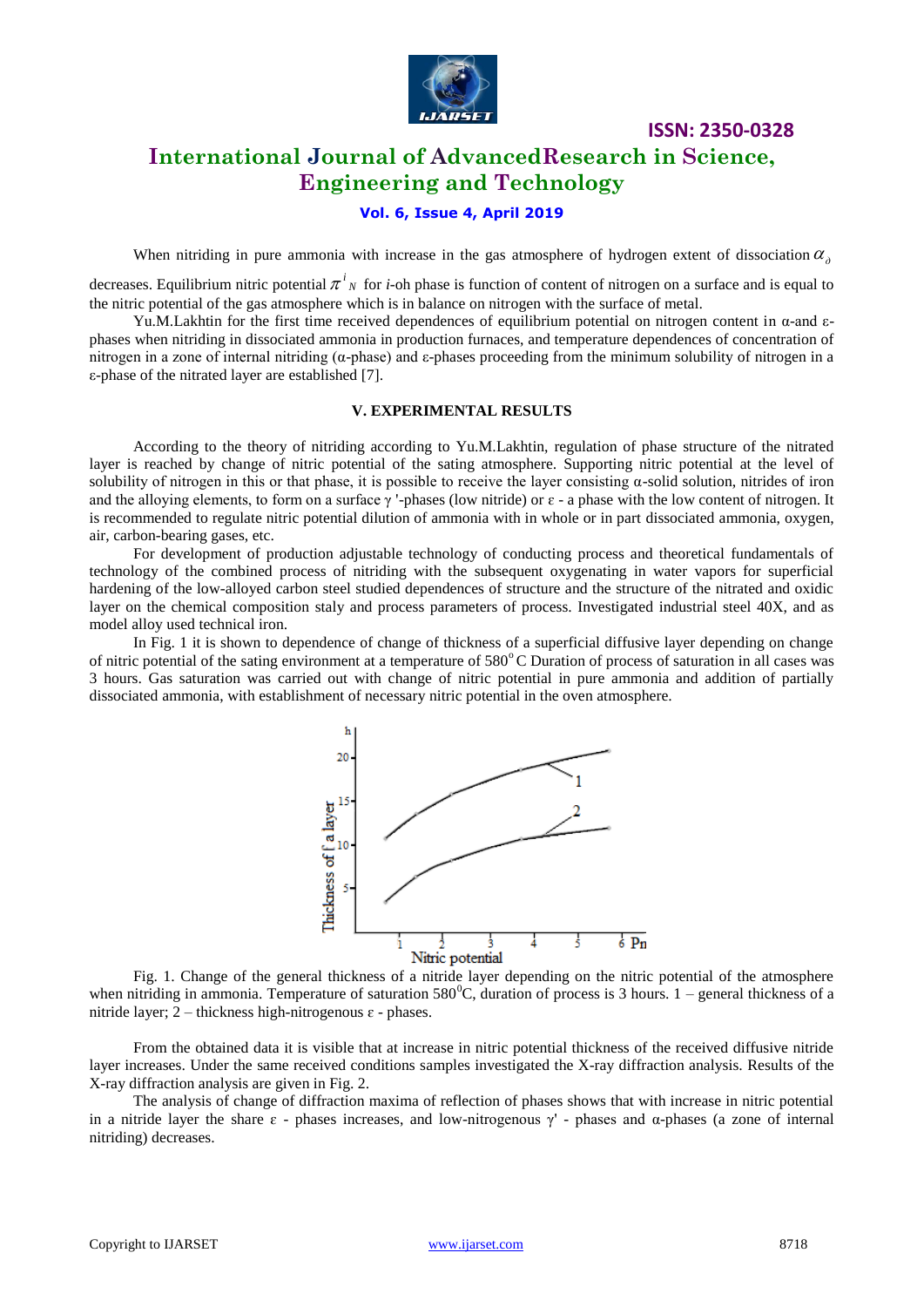

# **International Journal of AdvancedResearch in Science, Engineering and Technology**

**ISSN: 2350-0328**

**Vol. 6, Issue 4, April 2019**



Fig. 2. Change of diffraction maxima depending on the nitric potential of the atmosphere when nitriding in ammonia. Temperature of saturation 580<sup>0</sup>C, duration of nitriding is 3 hours. 1 - ε - a phase; γ '– a phase; 3 – α-phase.

Optimum on phase structure the nitride layer can be received at values of nitric potential:  $2 < \pi_N < 3$ . At increase in nitric potential  $\pi_N$  > 1 well developed nitride layer consisting from  $\varepsilon$ -and  $\varepsilon+\gamma$  '– phases is provided on a surface, with increase in nitric potential to  $\pi_N$  <the 6th share γ' – phases in a nitride layer decreases, and ε-phases increases. This circumstance though is followed with increase in thickness of a nitride layer, brings to an obstacle of diffusion of nitrogen through a nitride layer if necessary increase in duration of nitriding and also with increase in nitric potential  $\pi_N$  > 5 for the account increase the share of a high-nitrogenous nitride layer is found fragility of a layer and porosity of a ε-phase.

When nitrooxygenating at the first stage for reduction of duration of process of nitriding, economy of ammonia and decrease in content of nitrogen in a ε-phase which increases density of a nitride layer and reduces its fragility, it is possible to suggest to change nitric potential in the course of nitriding. In this case at the beginning of process the high nitric potential of the atmosphere providing on a surface of a high-nitrogenous nitride layer (the active period of saturation) is supported. Then the potential of the atmosphere decreases to some value by increase in extent of dissociation by decrease in volume of a stream of supply of ammonia in the furnace to a minimum, preliminary dissociation of ammonia or shutdown of its giving in the furnace. At implementation of process of nitriding on such mode, in the initial active stage of saturation the considerable concentration gradient on a diffusive nitride layer arises nitrogen that creates optimal conditions both for course of diffusive process, and for absorption.

For the purpose of receiving a pore-free low-nitrogenous diffusive nitride layer for further oxygenating it is desirable to receive the low-nitrogenous nitride layer consisting of a low-nitrogenous ε-phase or mix  $(\epsilon + \gamma')$  - phases. At saturation by surface nitrogen in the active period the received layer having high concentration of nitrogen at the second stage of saturation in the conditions of the lowered nitric potential before achievement of balance about two directions can dissociated: process of diffusion of nitrogen of a nitride layer in depth of metal and returned back to the external environment (process of superficial denitriding).

In process of diffusion of nitrogen of a nitride layer in depth of metal the atmosphere of the furnace has no direct impact, in this case the defining factors is temperature and composition of the processed material.

Process of return of atomic nitrogen of a nitride layer back to the external environment (in the atmosphere of the furnace) can be stopped establishment in the oven atmosphere creation by a necessary condition balance of nitric potential with decrease in volume of supply of ammonia in the furnace or creation of a barrier blanket the denitridings interfering process.

Due to the above the structure of the sating atmosphere and the diffusive period can be changed over a wide range which is defined only by conditions of maintenance of high concentration of nitrogen in a nitride layer that does not demand a large amount of active atoms in the sating atmosphere.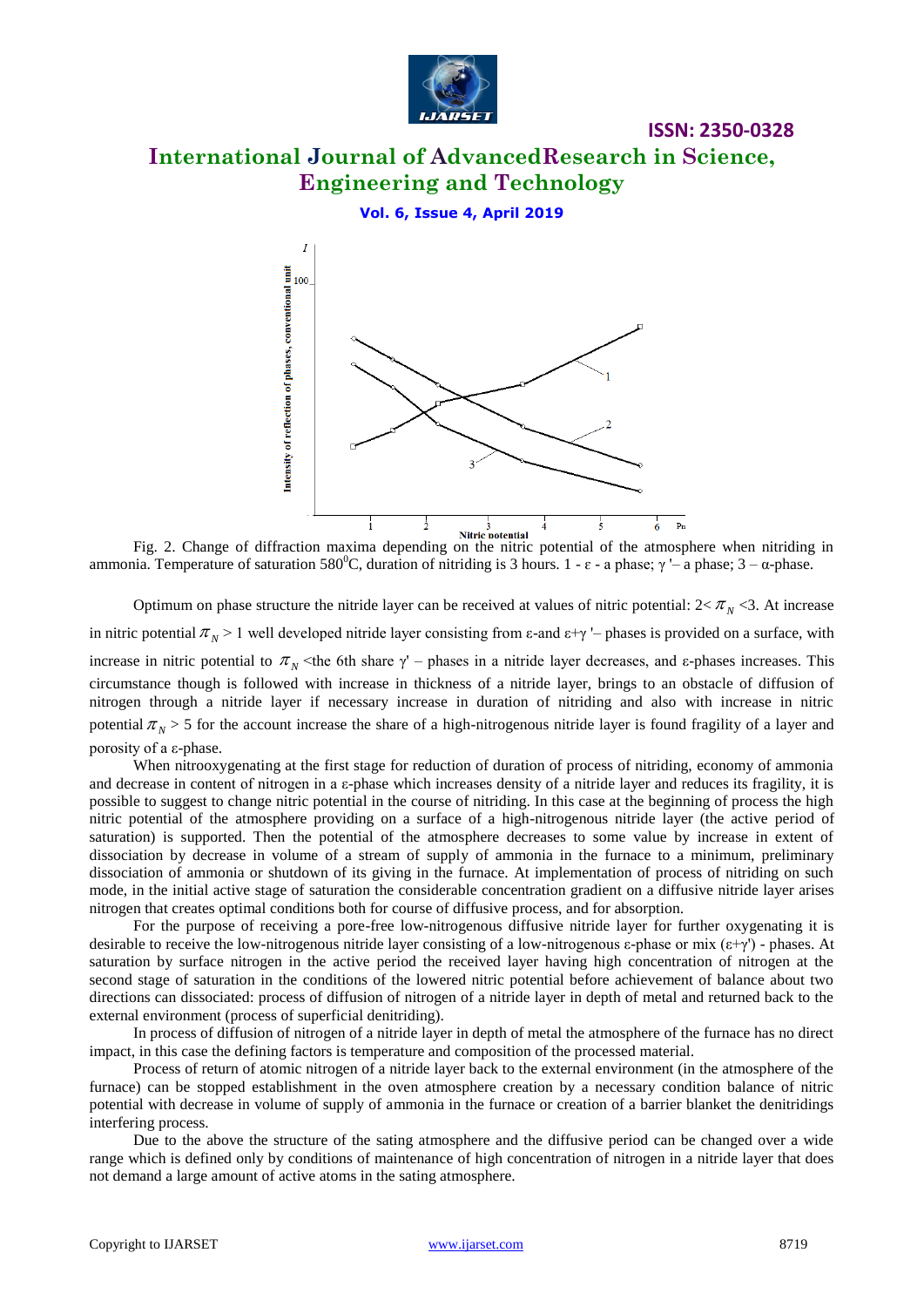

# **ISSN: 2350-0328 International Journal of AdvancedResearch in Science, Engineering and Technology**

### **Vol. 6, Issue 4, April 2019**

The layer-by-layer spectral auger analysis studied distribution of nitrogen in a nitride layer after nitriding at ammonia dissociation  $\alpha = 30-45\%$  at the first stage (active saturation) and the subsequent excerpts in dissociated ammonia and also without supply of ammonia in the furnace which results are given in Fig. 3. In all cases process of nitriding at active saturation by nitrogen in the atmosphere of ammonia was carried out at a temperature of  $580^{\circ}$ C lasting 3 hours.



Fig. 3.Distribution of nitrogen in a nitride layer after process of gas nitriding in ammonia. 1 – nitriding  $\alpha$ =30-45%; 2 – nitriding with the subsequent endurance in dissociated ammonia at  $\alpha$ =70-85% within 1 hour; 3 – nitriding with the subsequent endurance without supply of ammonia at a temperature of  $550^{\circ}$ C within 2.5 hours.

After carrying out nitriding at high nitric potential it is possible to receive high concentration of nitrogen in a nitride layer and at the following stage it is possible to dissociated a high-nitrogenous nitride layer with receiving a low-nitrogenous diffusive layer. From Fig. 3 it is visible that carrying out process at the subsequent stage of nitriding in dissociated ammonia allows to receive the developed low-nitrogenous nitride layer (Fig. 3, line 2) with big thickness of a nitride layer. At increase in duration at the second stage of process as a result of dissociation of a nitride layer in two directions of diffusion, concentration of nitrogen decreases and respectively thickness of a nitride layer decreases. This circumstance brightly is expressed at implementation of the second stage of process at a temperature of  $550^{\circ}$ C within 2.5 hours (Fig. 3, line 3). Therefore, when carrying out process of step nitriding on nitric potential, it is necessary to set the optimum modes of process for concrete material, with definition time of achievement of an equilibrium condition of a low-nitrogenous layer with obtaining effective thickness.

Decrease in concentration of nitrogen on a surface in a ε-phase due to denitriding and migration of nitrogen deep into of material in process to diffusive endurance probably causes on a surface the return phase transformation with transition of a ε-phase at first in mix  $(\epsilon+\gamma')$ -phases, further increase a share  $\gamma'$ -phases as a part of mix of phases and in border of a nitride layer transformation  $\gamma$  '-phases in ( $\gamma$ '+ $\alpha$ ) a phase. Thickness of a nitride layer of endurance increases in the beginning because of diffusion of a concentration maximum of nitrogen in a nitride layer deep into of material, and from the beginning of transformation  $\gamma' \rightarrow (\gamma' + \alpha)$  begins reduction of thickness of a nitride layer.

Were studied by us corrosion resistance of mix  $(\epsilon+\gamma')$  - the phases received by nitriding at ammonia dissociation  $\alpha$ =30-45% at the first stage of process and further endurance in the atmosphere of water vapor with receiving various ratios ε-and γ '-phases.

Comparative test for corrosion resistance of the processed samples, in the environment of 3% of the number of NaCl. In the beginning (till 400 o'clock endurance) survey of samples were carried out daily, then once in three days. At the same time time of emergence of the first centers of corrosion of base metal and the area of sites of corrosion in percentage terms to all were fixed the estimated (Tab 1) Square.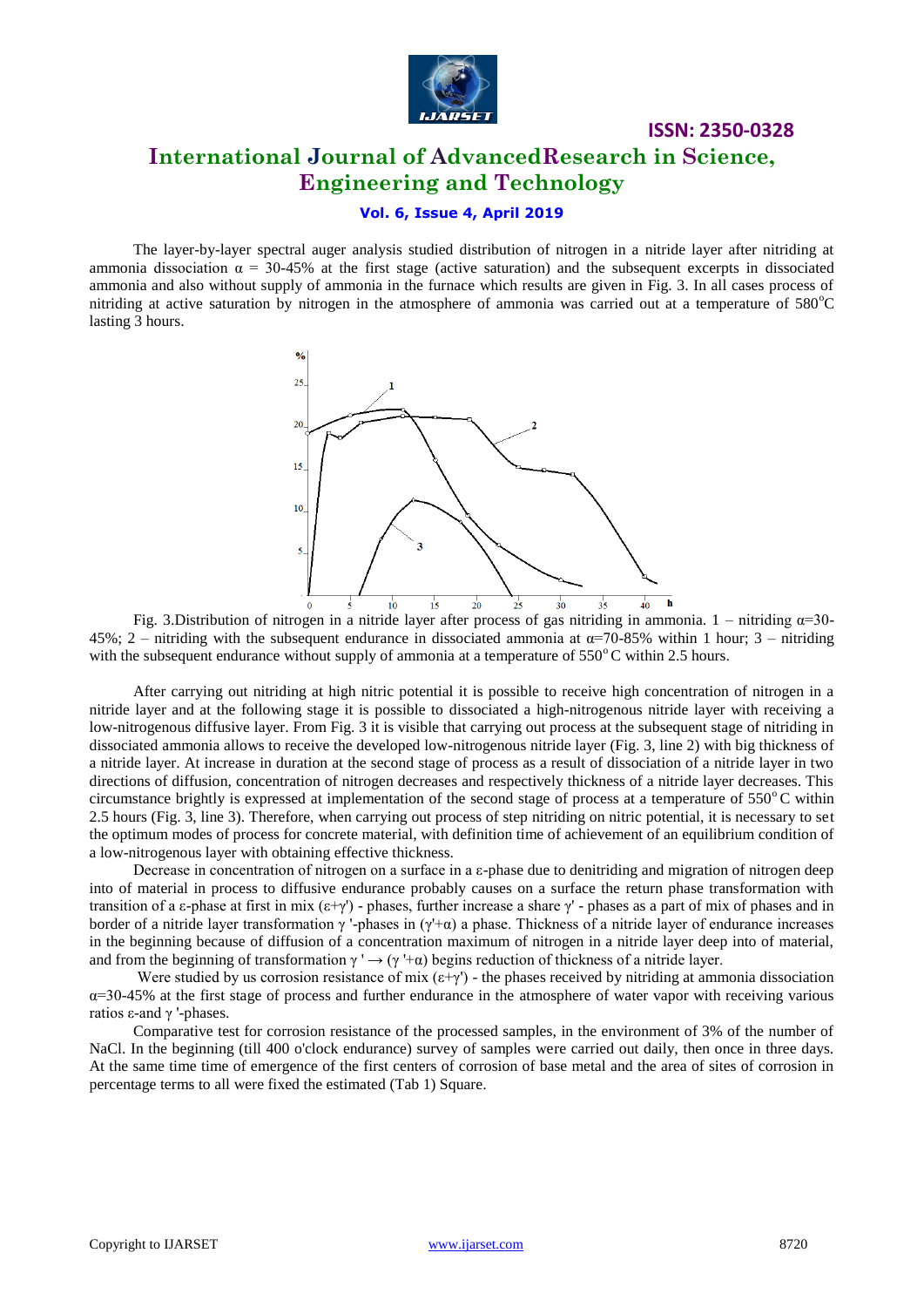

**ISSN: 2350-0328 International Journal of AdvancedResearch in Science, Engineering and Technology**

### **Vol. 6, Issue 4, April 2019**

Table 1 Corrosion resistance of the nitro oxidized layers after various modes of processing in the environment of 3% of

| the number of NaCl      |                  |                                 |                       |                                    |                   |                                                                                     |                                                                       |                                                         |
|-------------------------|------------------|---------------------------------|-----------------------|------------------------------------|-------------------|-------------------------------------------------------------------------------------|-----------------------------------------------------------------------|---------------------------------------------------------|
| Processing conditions   |                  |                                 |                       |                                    |                   | Phase structure<br>of a layer                                                       | Time of<br>emergence of<br>the first centers<br>of corrosion,<br>hour | Area of<br>corrosion/<br>Test duration,<br>(Sk/So)/hour |
| Nitriding               |                  | Oxygenating                     |                       | Sating atmosphere                  |                   |                                                                                     |                                                                       |                                                         |
| $T_{a3}$<br>$\rm ^{0}C$ | $\tau_{a3}$<br>h | $T_{\text{OK2}}$<br>$\rm ^{o}C$ | $\tau_{\rm{ok}}$<br>h | Nitriding                          | Oxygena<br>ting   |                                                                                     |                                                                       |                                                         |
|                         |                  | 550                             | 0,5                   |                                    | Couples<br>waters | $\alpha$ , Fe <sub>3</sub> O <sub>4</sub> , Fe <sub>2</sub> O <sub>3</sub>          | 6                                                                     | 90/144                                                  |
| 550                     | 0,5              | 550                             | 0,5                   | $NH_3+(50\%N_2+$<br>H <sub>2</sub> | Couples<br>waters | $3BA+Fe3O4$                                                                         | 18                                                                    | 15/144                                                  |
| 580                     | 3                | 550                             | 1,0                   | $NH_3+(25\%NH)$<br>$_3+N_2+H_2$ )  | Couples<br>waters | $\varepsilon',\varepsilon'',\gamma'(90\%),$<br>Fe <sub>3</sub> O <sub>4</sub>       | 288360                                                                | 30/408                                                  |
| 580                     | 3                | 550                             | 1,0                   | $NH_3, \alpha = 45$ -<br>65%       | Couples<br>waters | $\varepsilon', \varepsilon'', \gamma'(50\%),$<br>Fe <sub>3</sub> O <sub>4</sub>     | 412480                                                                | 15/912                                                  |
| 580                     | 3                | 550                             | 1,0                   | $NH_3$ , $\alpha=45$ -<br>65%      | Couples<br>waters | $\varepsilon', \varepsilon', \gamma'(75\%),$<br>Fe <sub>3</sub> O <sub>4</sub>      | 912-960                                                               | 5/1056                                                  |
| 580                     | 3                | 550                             | 2,5                   | $NH_3$ , $\alpha=45$ -<br>65%      | Couples<br>waters | $\varepsilon', \varepsilon''$ - $\gamma'(90\%)$ ,<br>Fe <sub>3</sub> O <sub>4</sub> | 288360                                                                | 30/408                                                  |

The most corrosion properties the nitride layer consisting of the mix  $\varepsilon'$ -,  $\varepsilon''$ -,  $\gamma'(75%)$  with a superficial oxidic layer consisting of Fe<sub>3</sub>O<sub>4</sub> has. It claims that when oxygenating a nitride layer growth of a nitride underlayer with formation of the lowest nitride  $\varepsilon'$ -,  $\varepsilon''$ - and  $\gamma'$ - phases at the expense of high-nitrogenous  $\varepsilon$ - phase, received when nitriding at the first stage of nitriding is important.

It is supposed what diffusive processes in a nitride layer when receiving an oxidic layer occurs mainly on borders of  $\gamma'$ - phase grains. At this  $\gamma'$ -phase in a nitride layer will  $\varepsilon'$ -,  $\varepsilon''$ - by phases in a mesh look in the cross section of an oxy carbonate layer are captured. Dissociation of high-nitrogenous  $\varepsilon$  phase comes partial allocation of  $\gamma'$ - phase and formation of low-nitrogenouse'- phase at the expense of carbon from a matrix and  $\varepsilon$ " phase from carbon of a matrix and oxygen from sating the atmospheres.

The necessary structure and phase structure nitride - an oxidic layer is reached at the optimum modes of processing, with receiving low-nitrogenous  $\varepsilon'$  phase (Fe<sub>2-3</sub>(NC)),  $\varepsilon''$ -of a phase (Fe<sub>2-3</sub> (NCO)) and  $\gamma'$  phase (Fe<sub>4</sub>N) of a certain ratio 25-30 microns thick and blanket of  $Fe<sub>3</sub>O<sub>4</sub>$  oxide 1-3 microns thick.

At the same time exact coordination of parameters of process of oxygenating at the second stage of processing with nitriding parameters at the first stage is necessary. Because the growth rate of an oxidic layer on a surface of a nitride layer has to be less or equally to denitriding speed at the second stage. At their not coordination can be formed intermediate Feα-фаза which leads to superficial cracking or peeling of an oxidic layer.

The dense oxidic bed during oxygenating provides aequally in dispersion of a nitride layer and by that by establishment of time of oxygenating it is reached the necessary ratios of low-nitrogenous phases in a nitride layer possessing together superficial oxidic layer necessary physical and chemical and physic-mechanical properties.

#### **VI. CONCLUSION AND FUTURE WORK**

As a result of conducted analyses and researches it is possible to conclude that from the point of view of industrial application of low-temperature gas nitriding with the subsequent vapor-oxidationis necessary further researches on regulation of phase structure of a nitride layer with change of nitric potential at the first stage of nitriding. At the same time with receiving necessary mix of phases of a nitride layer in structure of a nitride layer it is possible to receive nitride-oxy a layer with predetermined physical and chemical or physic-mechanical properties.